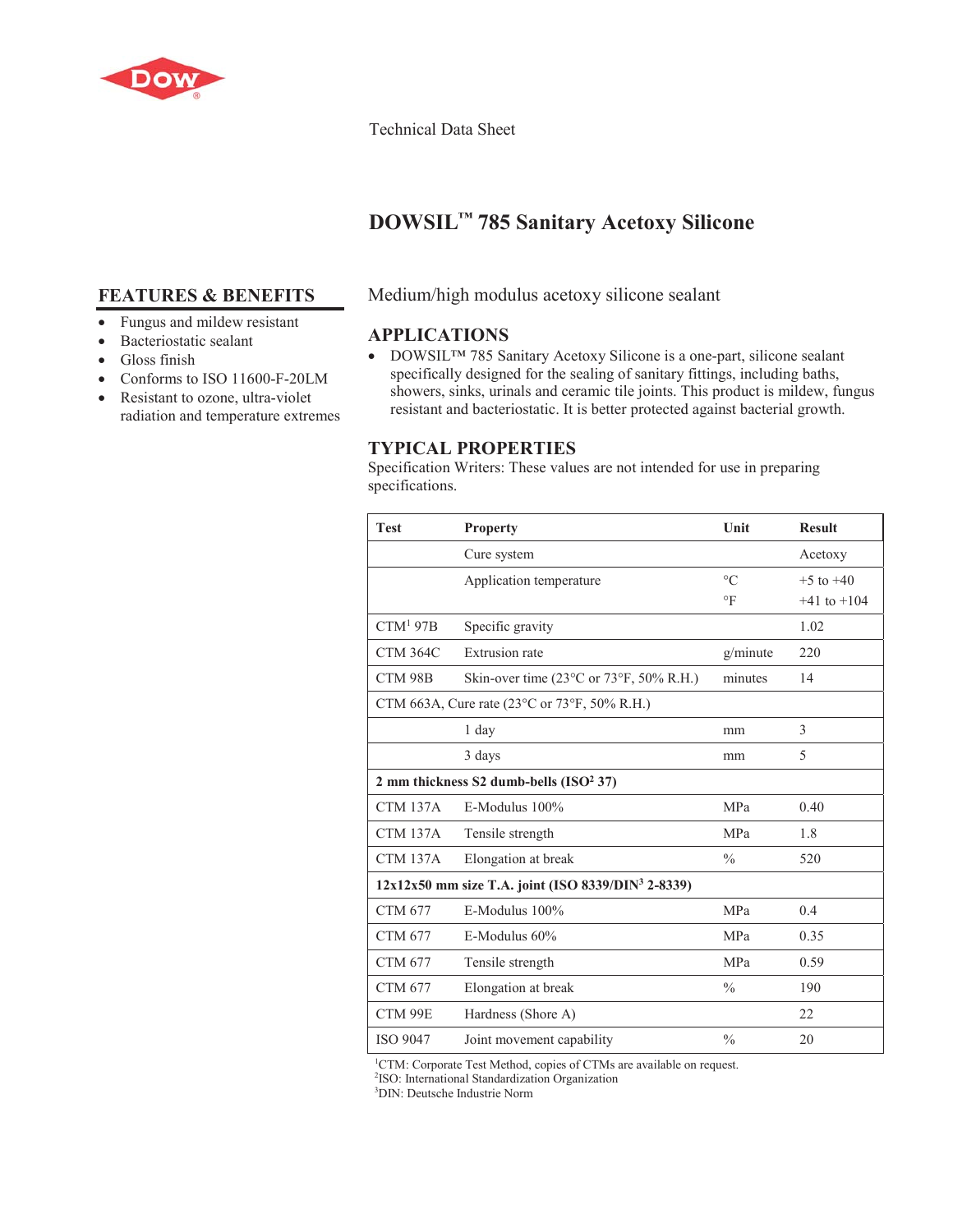## **TECHNICAL SPECIFICATIONS AND STANDARDS**

- DOWSIL 785 Sanitary Acetoxy Silicone conforms to ISO 11600-F-20LM.
- Performance related to mildew and fungus resistance has been tested in accordance with the ISO-Norm 846.
- Bacteriostatic performance has been tested to ISO 22196:2007 for MRSA, E. Coli and Salmonella.

## **HOW TO USE**

## **Surface preparation**

Ensure that surfaces to be sealed are clean, dry, sound and grease-free. Clean non-porous surfaces with DOWSIL™ R-40 Universal Cleaner or methylated spirits, and dry thoroughly with a clean, oil and lintfree cloth before application of sealant.

Note: When using any solvent, always provide adequate ventilation. Avoid heat, sparks and open flames. Use solvent resistant gloves. Observe and follow all precautions listed on solvent container label.

#### **Masking**

Areas adjacent to the joints should be masked with tape to prevent contamination of the substrates and to ensure a neat sealant line. Masking tape should be removed immediately after tooling.

#### **Priming**

No primer is required on most glazed surfaces, including vitreous enamel, ceramics, porcelain, glazed tiles, etc. For acrylic baths, it is recommended that an adhesion test is carried out. Adhesion to plastic and metal surfaces can be improved by using a Dow primer.

#### **Back-up materials**

When back-up material is required, a closed cell polyethylene backer rod is recommended. Low tack polyethylene tape should be used in joints too shallow to allow the use of a backer rod. Back-up materials provide back pressure and prevent three sided adhesion that limits sealant movement capability.

#### **Finishing**

The joint should be tooled within 5 minutes of application to ensure good contact between the sealant and the substrate. Tooling of the sealant also gives a smooth, professional finish.

#### **Clean-up**

Excess sealant may be cleaned off tools and non-porous surfaces whilst in an uncured state using with DOWSIL R-40 Universal Cleaner. If sealant is misapplied to porous substrates, it should be left until it is just cured and then removed by peeling, cutting or other mechanical means. Care should be taken not to damage plastic or coated surfaces.

#### **Joint design**

The sealant joint width should be designed to accommodate the movement capability of the sealant. When designing joints using with DOWSIL 785 Sanitary Acetoxy Silicone, the minimum width should be 6 mm. For joints between 6–12 mm wide, a seal depth of 6 mm is required. For joints above 12 mm wide, a width to depth ratio of 2:1 should be used. In situations where fillet joints are needed, a minimum of 6 mm sealant bite to each substrate is recommended.

#### **Figure 1: Fillet Joint**



#### **Figure 2: Deep Joint**



# **HANDLING**

**PRECAUTIONS PRODUCT SAFETY INFORMATION REQUIRED FOR SAFE USE IS NOT INCLUDED IN THIS DOCUMENT. BEFORE HANDLING, READ PRODUCT AND SAFETY DATA SHEETS AND CONTAINER LABELS FOR SAFE USE, PHYSICAL AND HEALTH HAZARD INFORMATION. THE SAFETY DATA SHEET IS AVAILABLE ON THE DOW WEBSITE AT WWW.CONSUMER.DOW.COM, OR FROM YOUR DOW SALES APPLICATION ENGINEER, OR DISTRIBUTOR, OR BY CALLING DOW CUSTOMER SERVICE.**

## **USABLE LIFE AND STORAGE**

When stored in cool, dry conditions below 30°C (86°F) in the original unopened containers, DOWSIL 785 Sanitary Acetoxy Silicone has a usable life of 27 months from the date of production.

## **PACKAGING INFORMATION**

DOWSIL 785 Sanitary Acetoxy Silicone is supplied in 310 ml cartridges packed in boxes of 12, and in 600 ml sausages packed in boxes of 20.

## **LIMITATIONS**

DOWSIL Sanitary Acetoxy Silicone is not recommended for use on porous substrates such as concrete, stone, marble or granite.

UNRESTRICTED – May be shared with anyone

®™Trademark of The Dow Chemical Company ("Dow") or an affiliated company of Dow DOWSIL™ 785 Sanitary Silicone Sealant

© 2017 The Dow Chemical Company. All rights reserved. Form. No. 62-0997-01 G